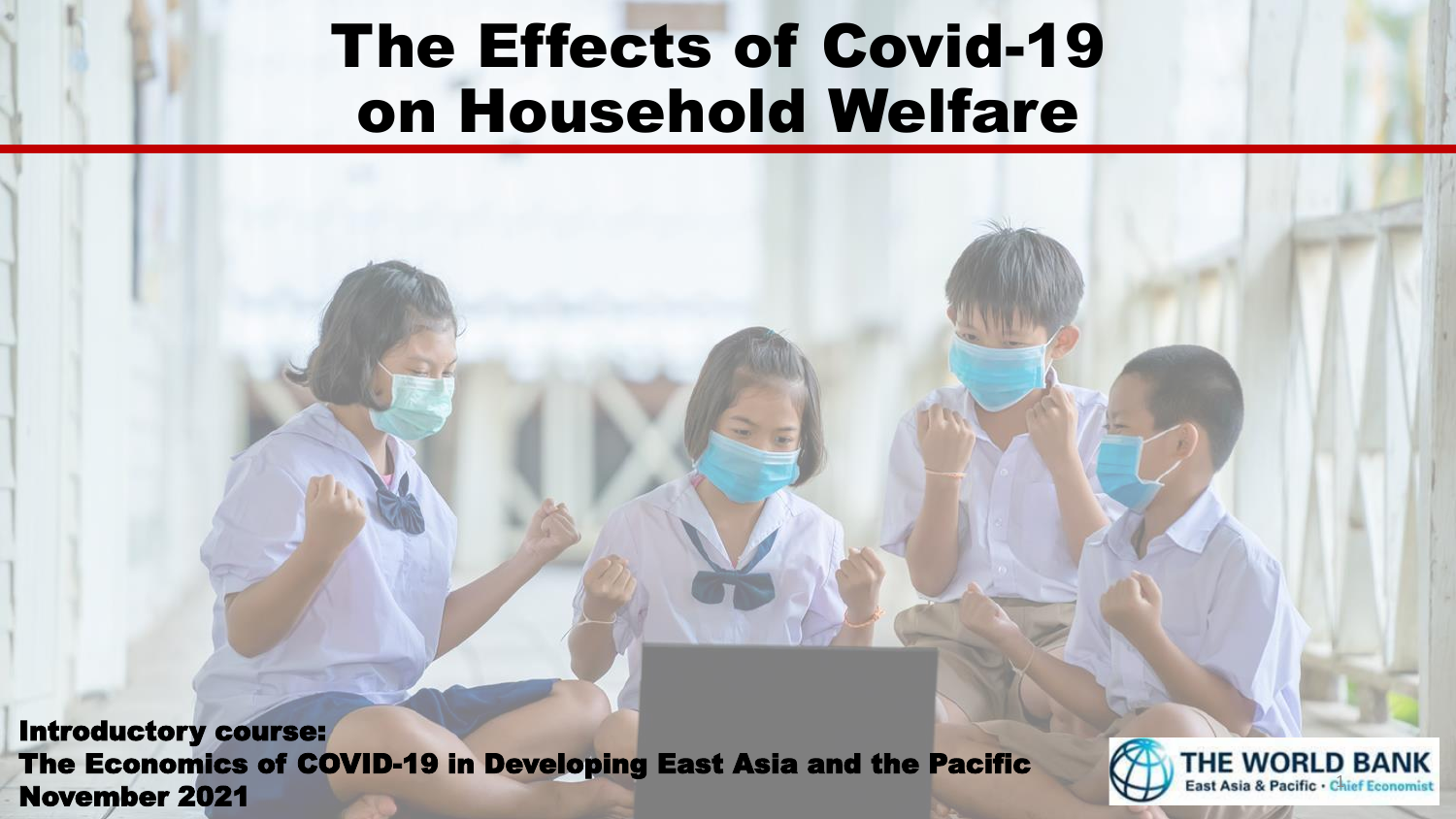# **Roadmap of the Presentation**

- Impact on household welfare
- •Impact on education and learning
- •Government support to households

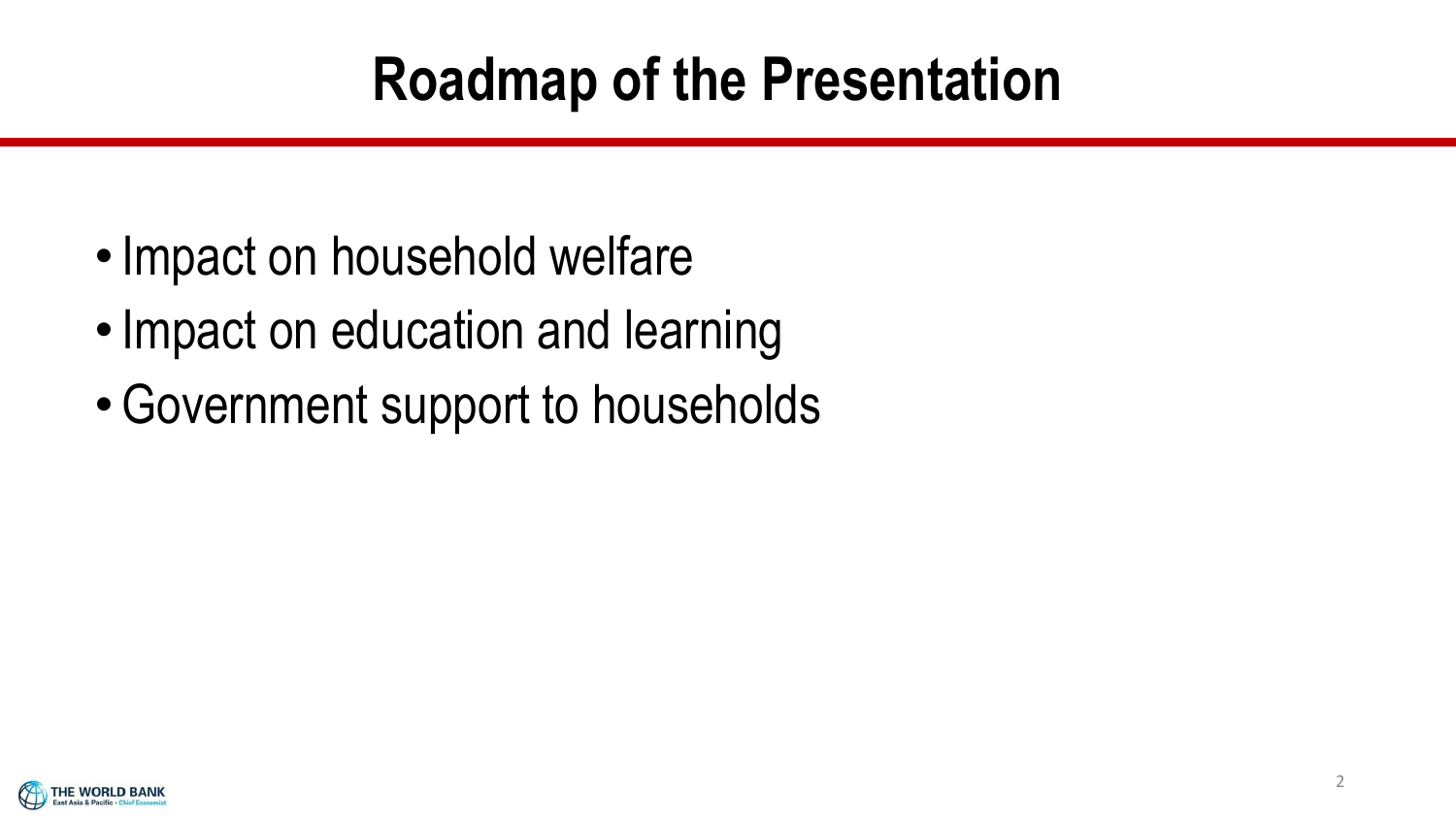### **COVID is affecting household welfare through several channels**



3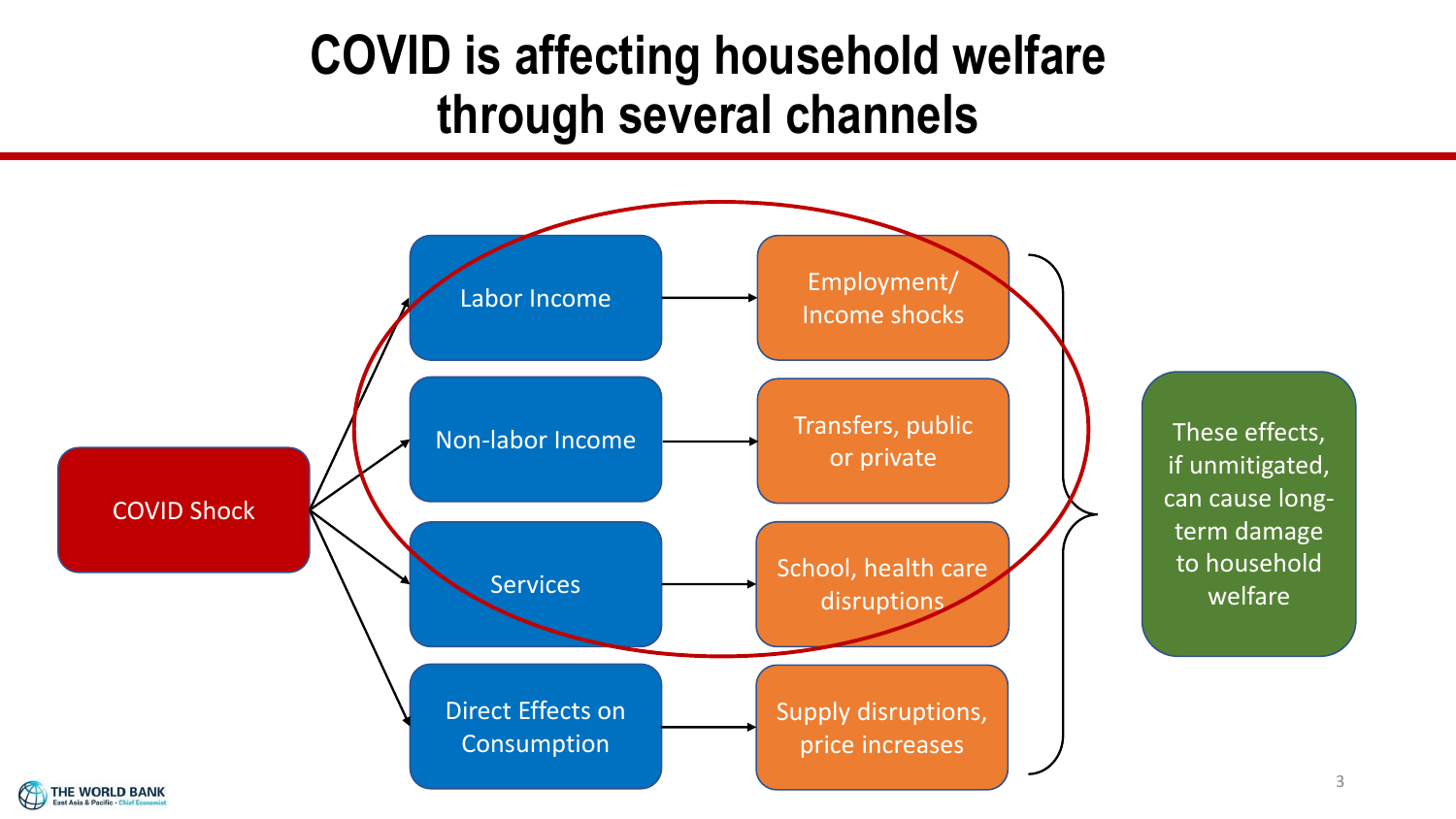# **Over the last decade inequality had been declining**



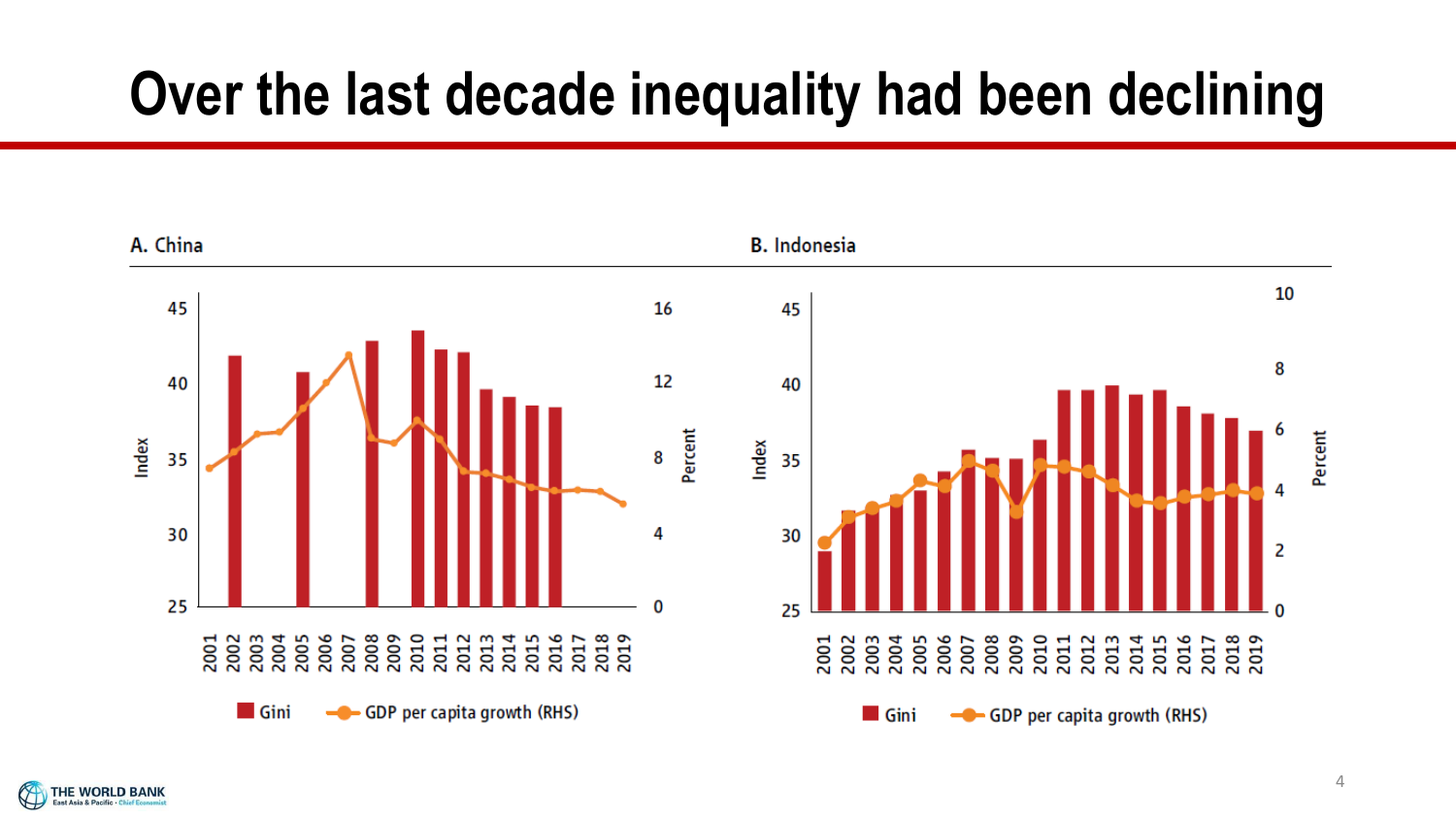# **Work stoppages have affected the less educated most**



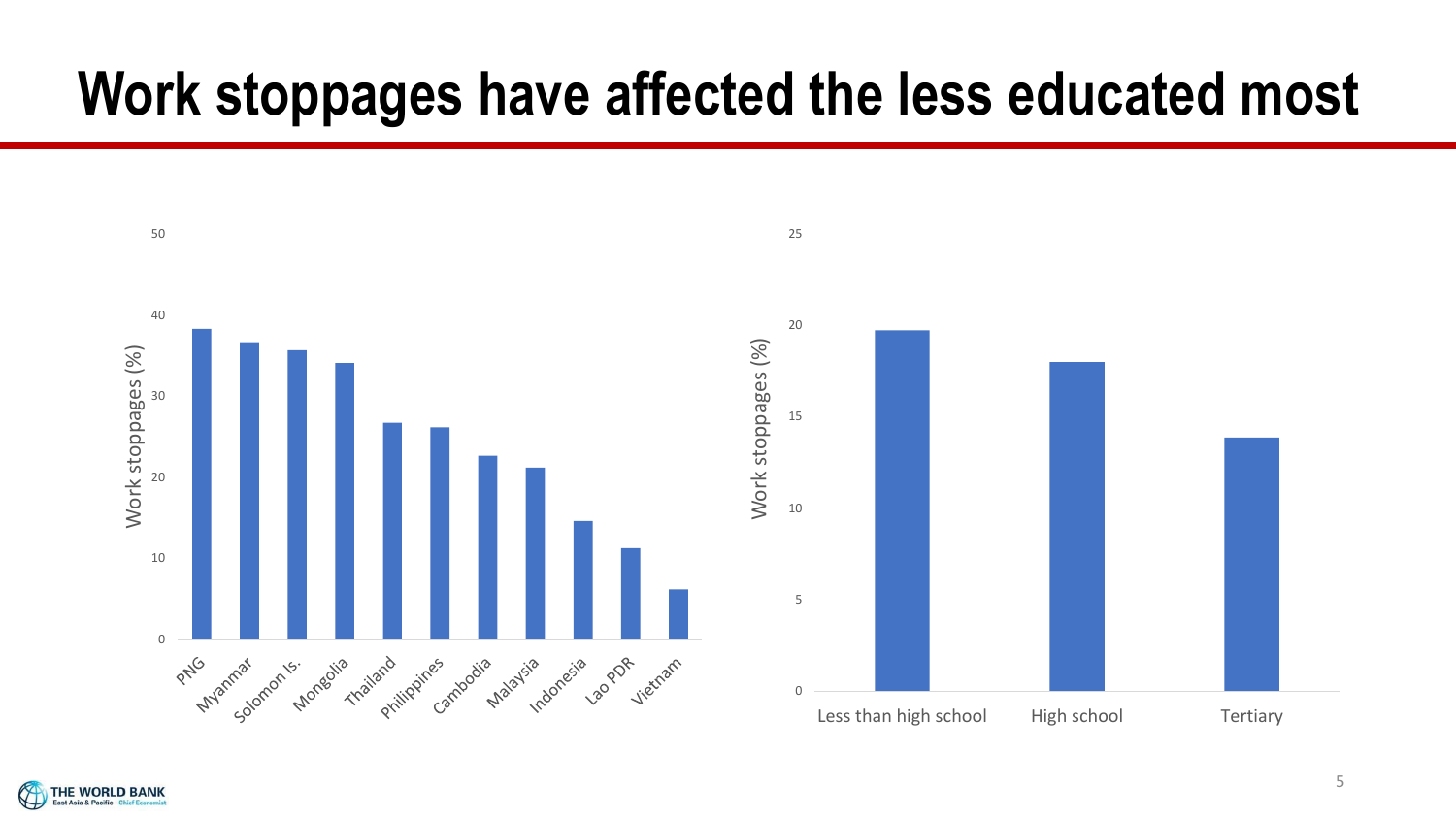## **Income losses have been widespread**



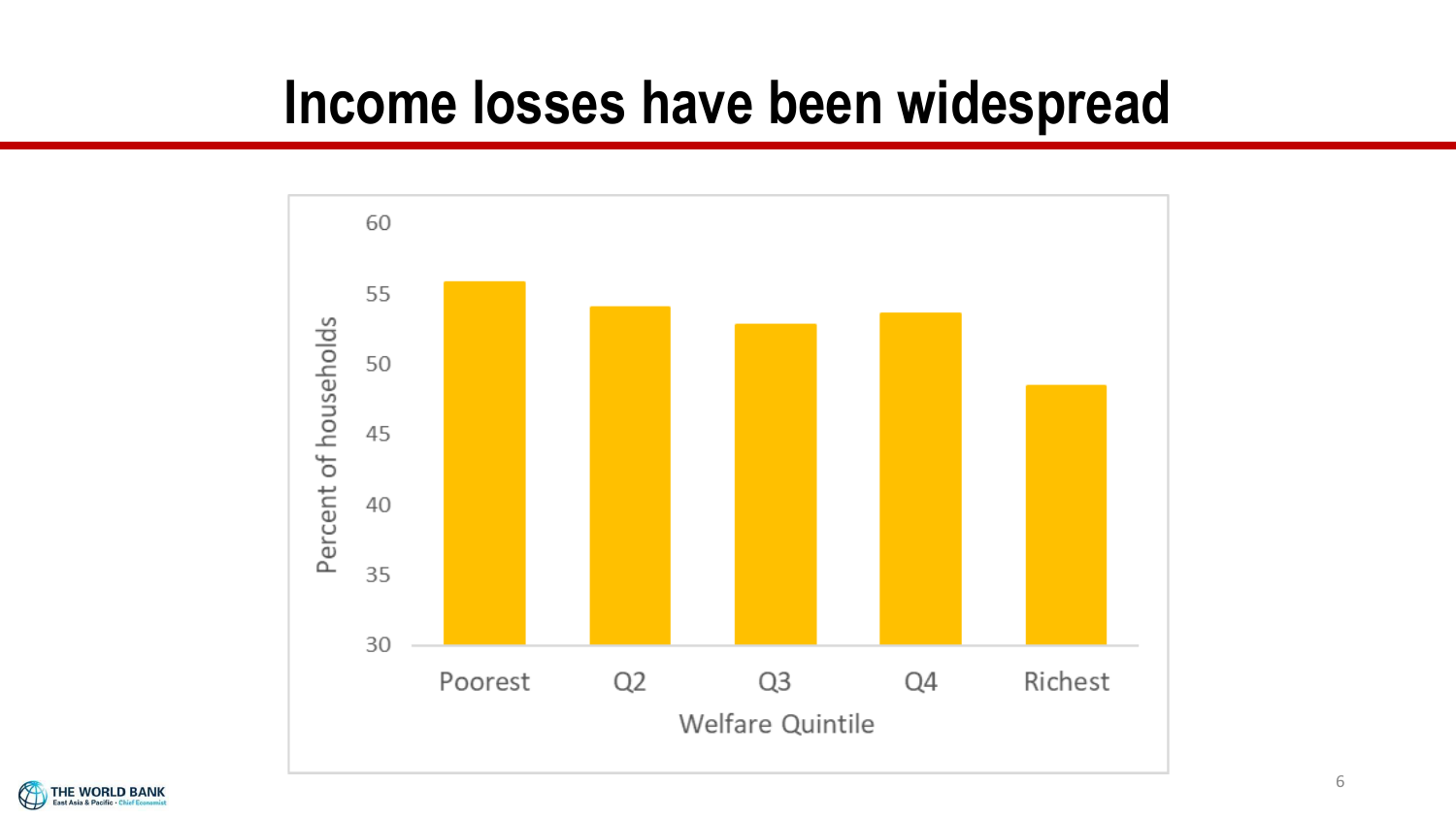## **Poorer households have used more damaging coping strategies**

### Increasing debt and selling scarce assets **Reducing food consumption**





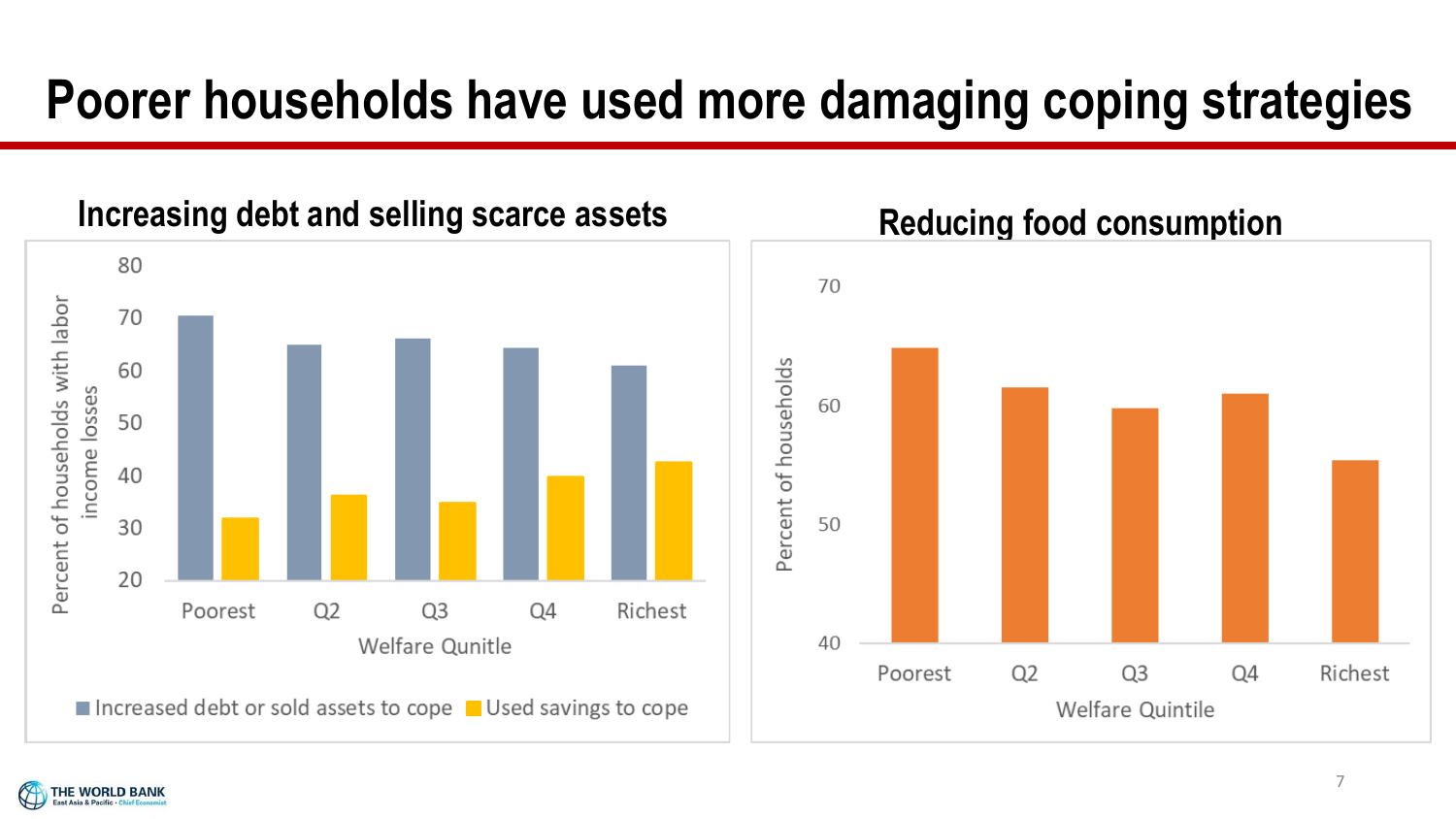# **COVID has interrupted poverty reduction in the region**



Note: Number of poor (USD 5.50 poverty line)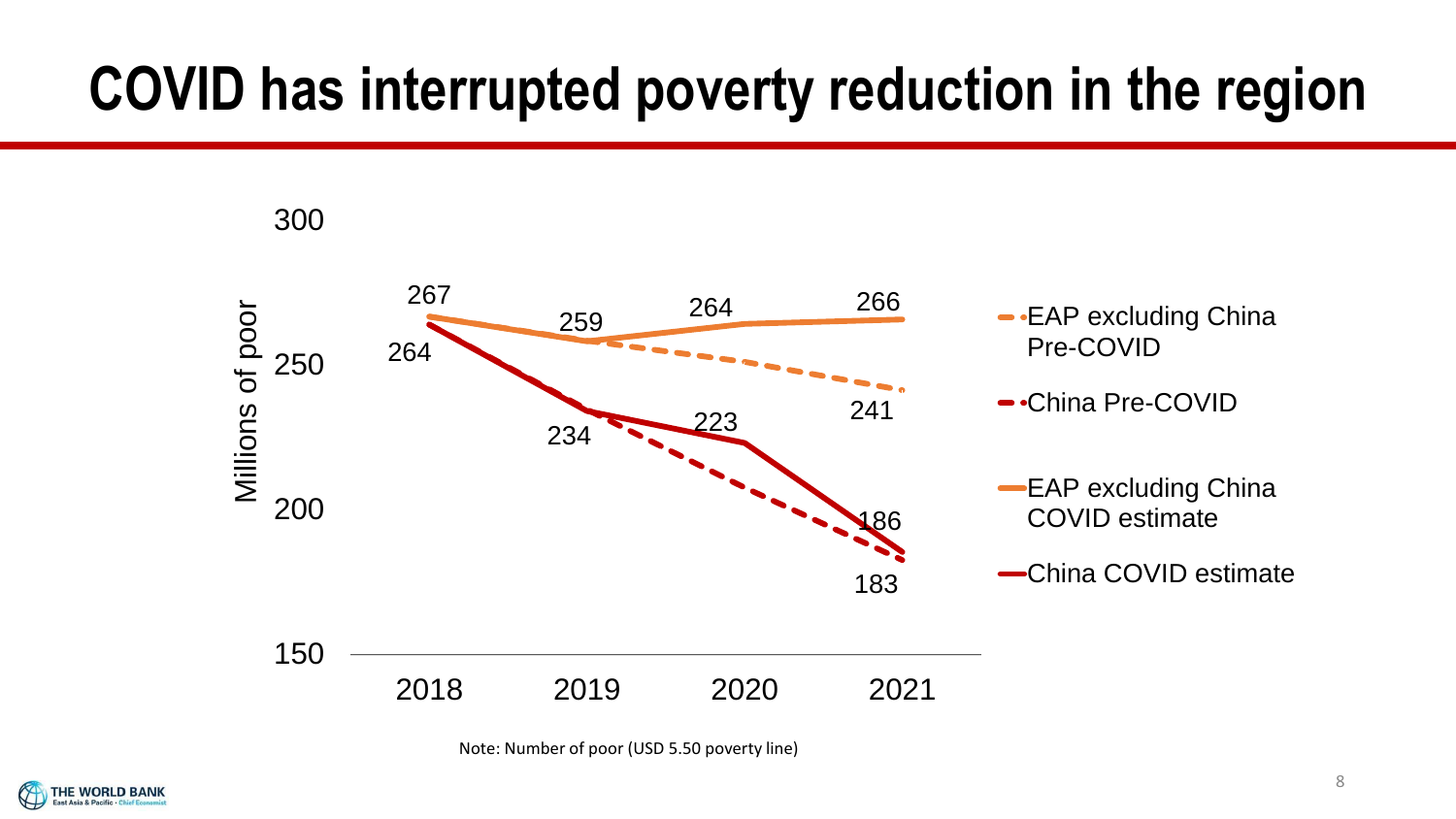# **Covid is causing significant learning losses**



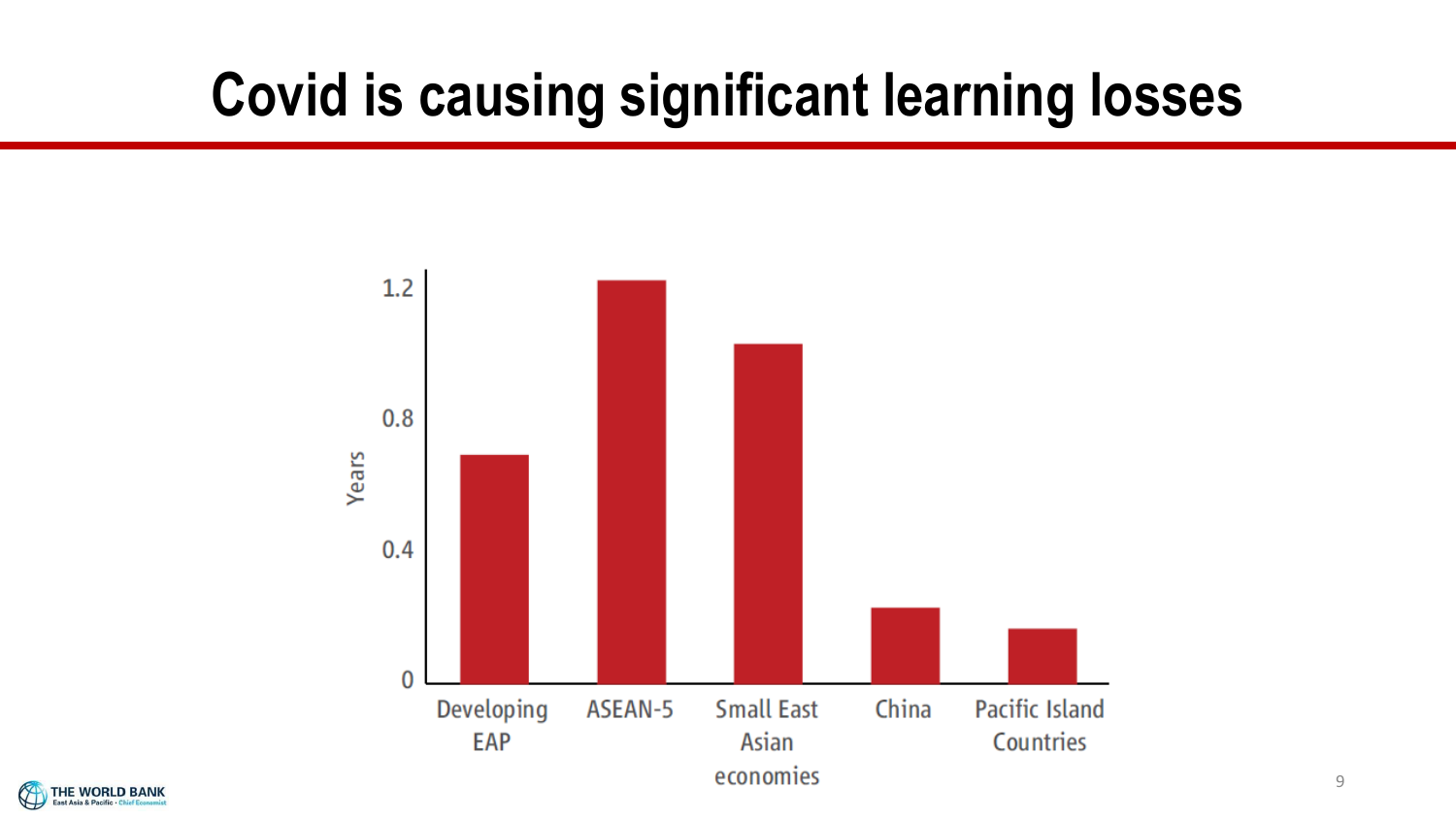### **Poorer households have less access to distance education**

#### 80 Share of households with children attending school pre-pandemic 70 60 50 40 30 20 10  $\Omega$ Cambodia Indonesia Lao PDR Mongolia Myanmar Philippines Vietnam Poorest  $\Box$  Q2  $\Box$  Q3  $\Box$  Q4  $\Box$  Richest

#### **Access to interactive distance learning**

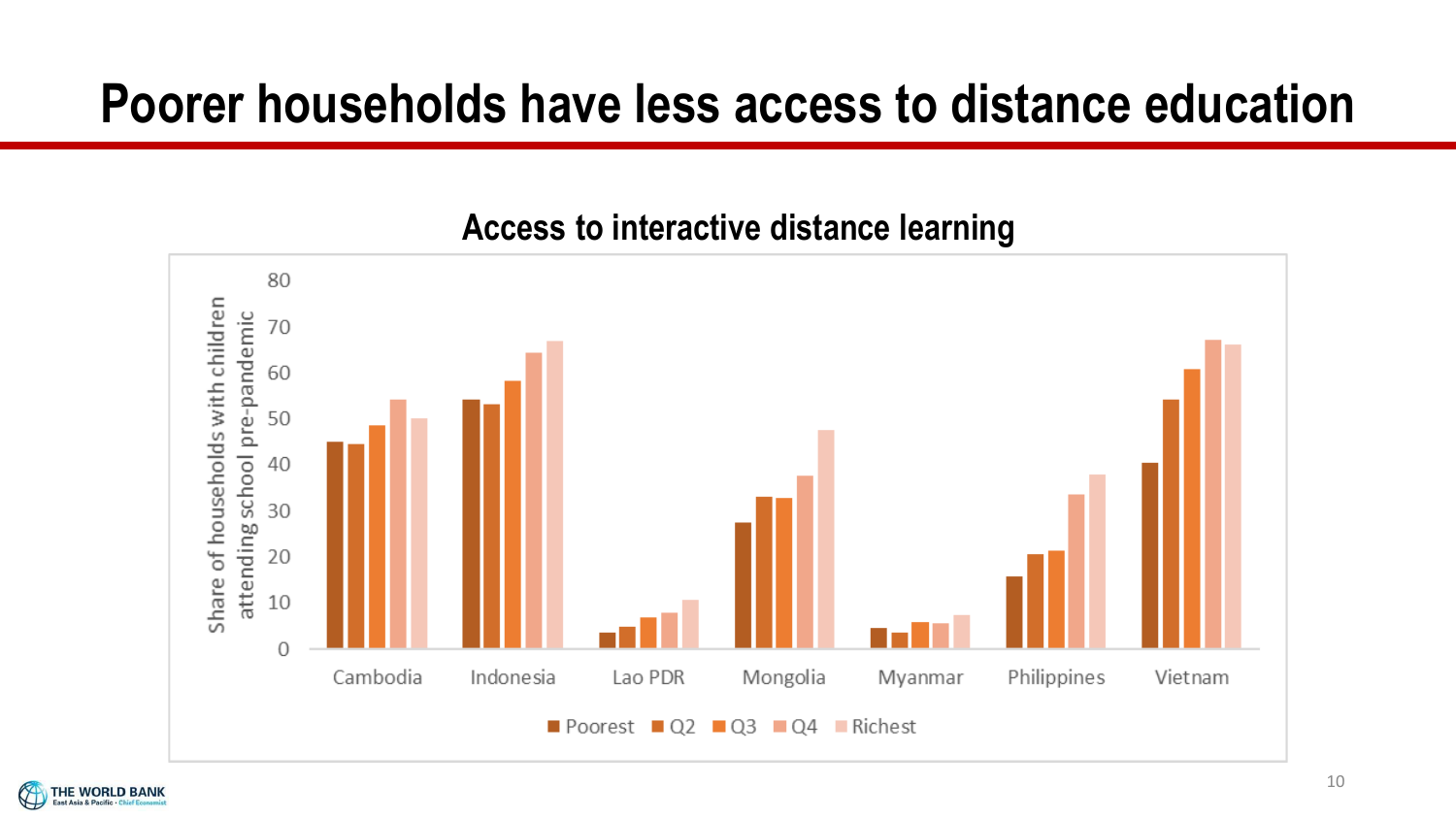# **Pre-COVID fiscal policies had little redistributive impact**



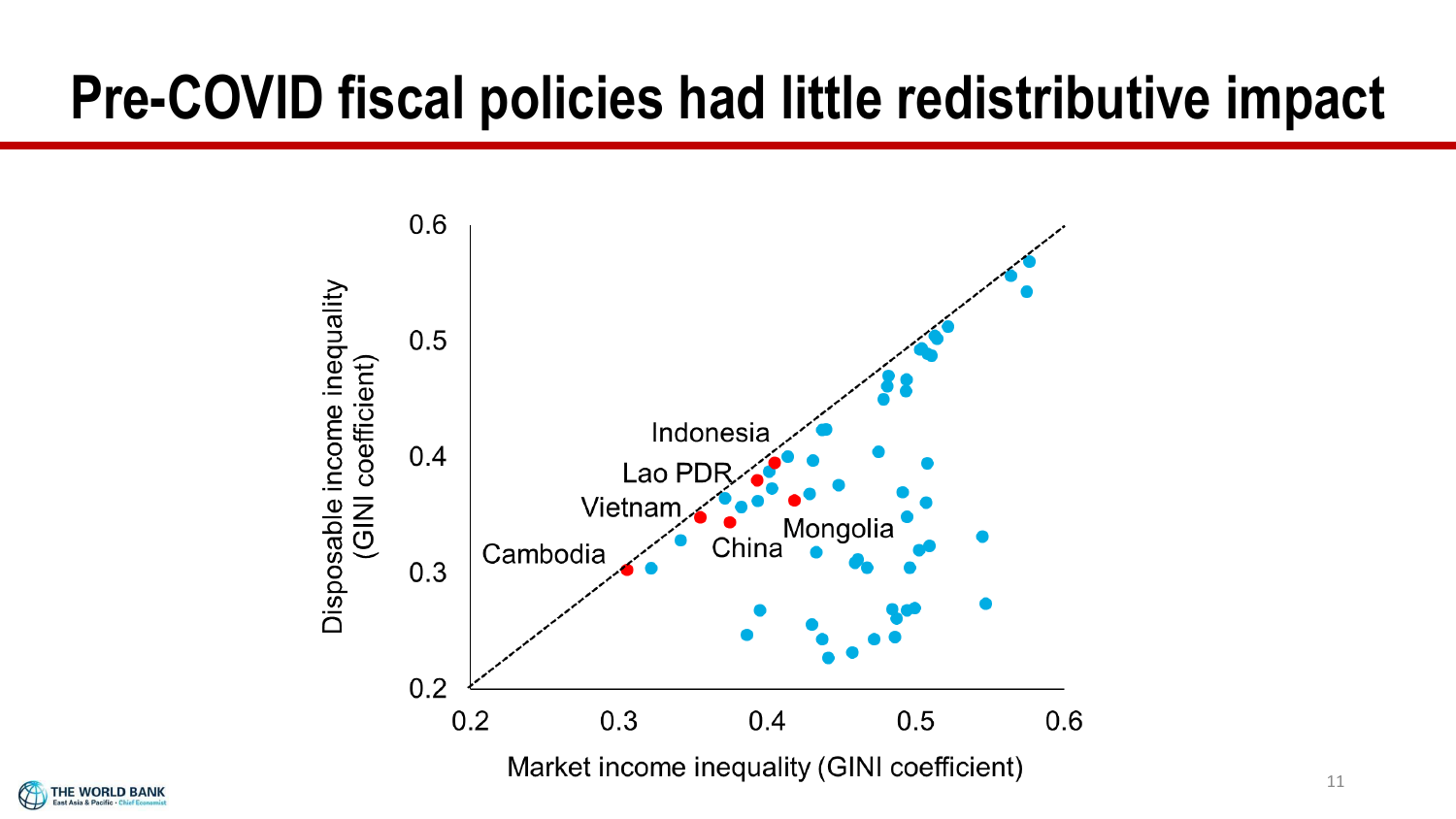### **Countries have increased social assistance during pandemic**



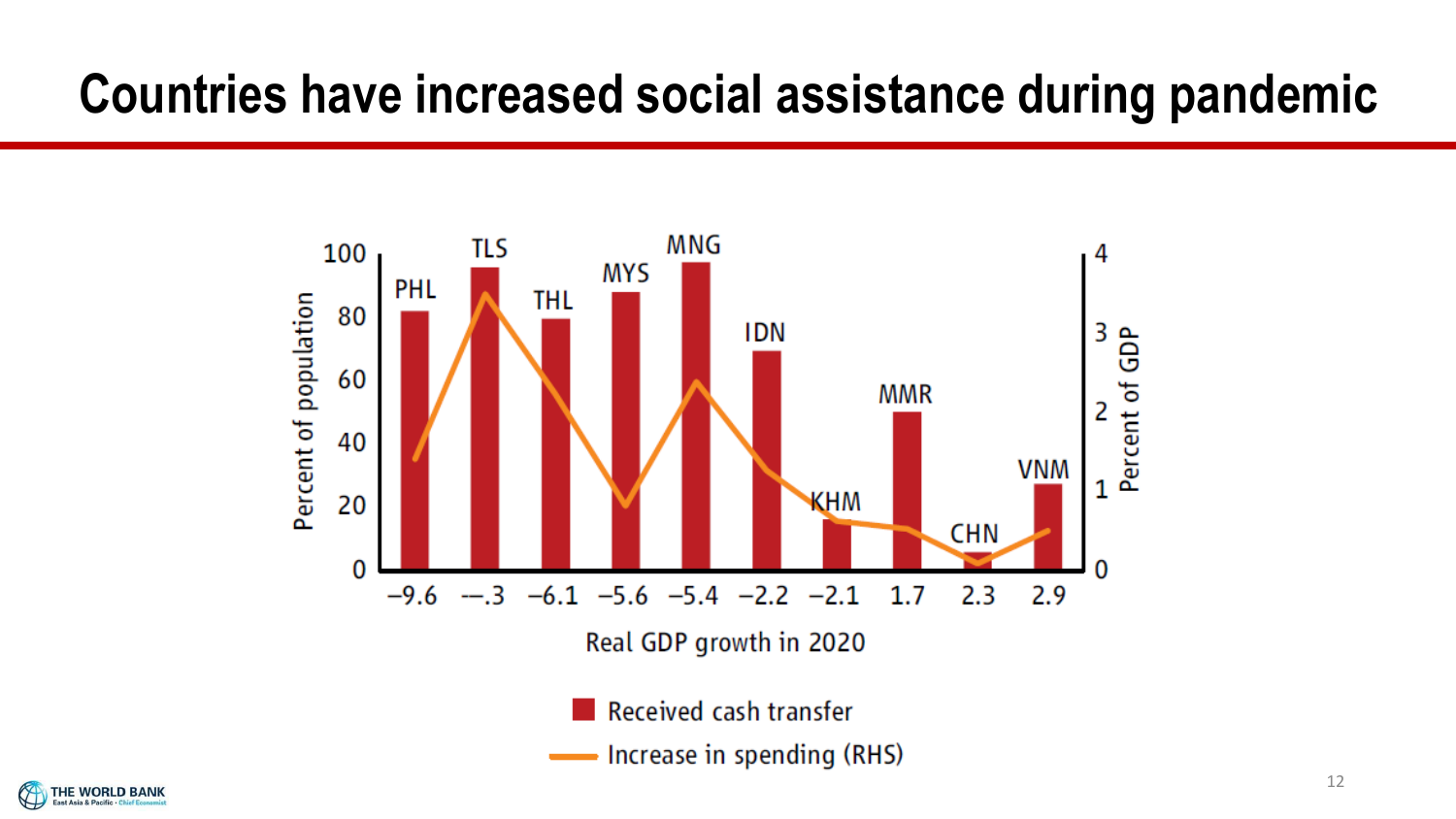# **But targeting of transfers has been poor**



THE WORLD BANK ast Asia & Pacific . Chief Ecor



#### 13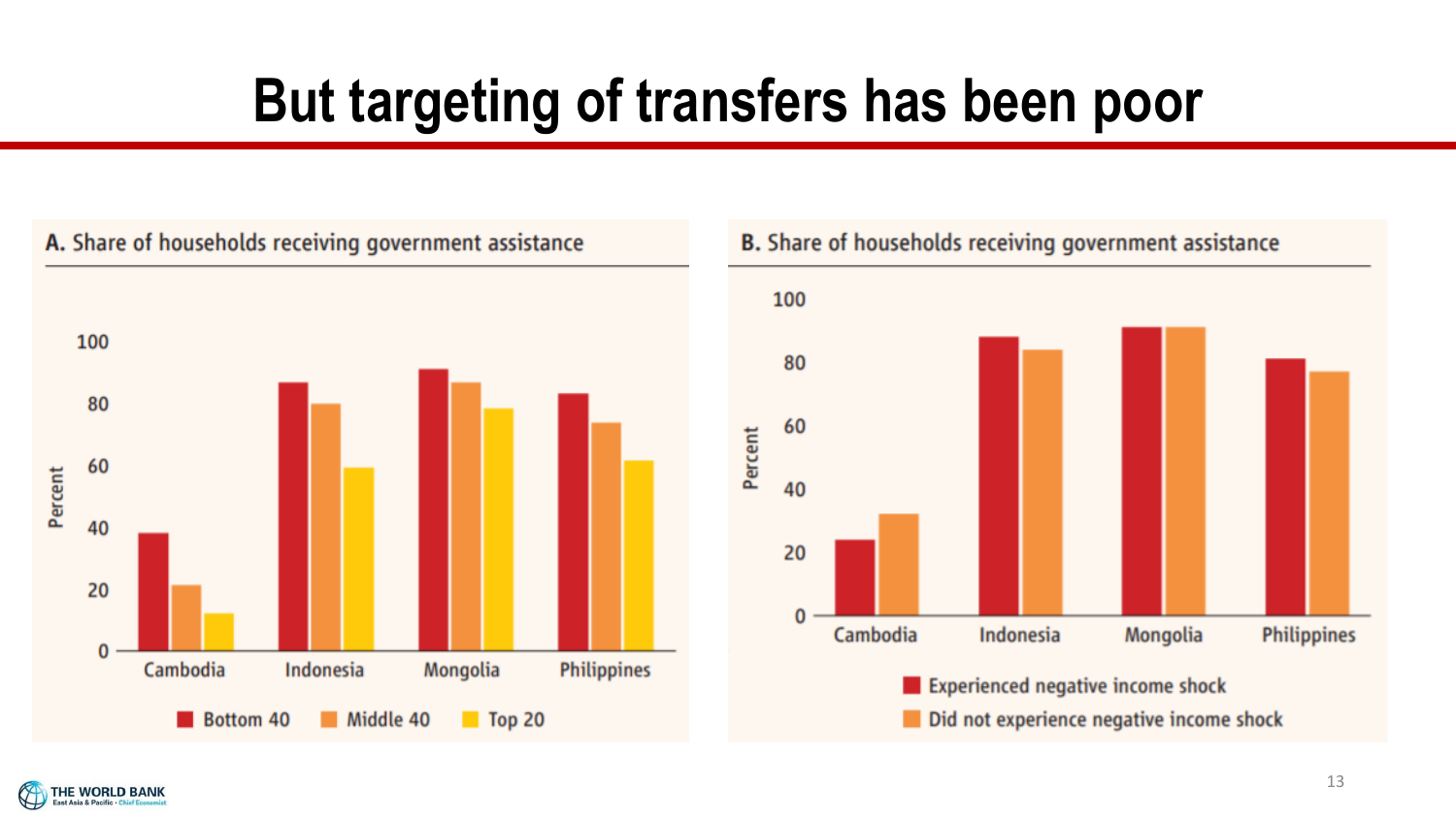# **Conclusion**

### **During the pandemic:**

- Harmful coping strategies by the poor risk adverse long-term consequences
- Poor children have also faced the greatest education disruptions
- Government responses have been poorly targeted

### **Moving forward:**

- Governments need to strengthen and better target social protection
- Act forcefully to recoup learning losses, especially among the poor